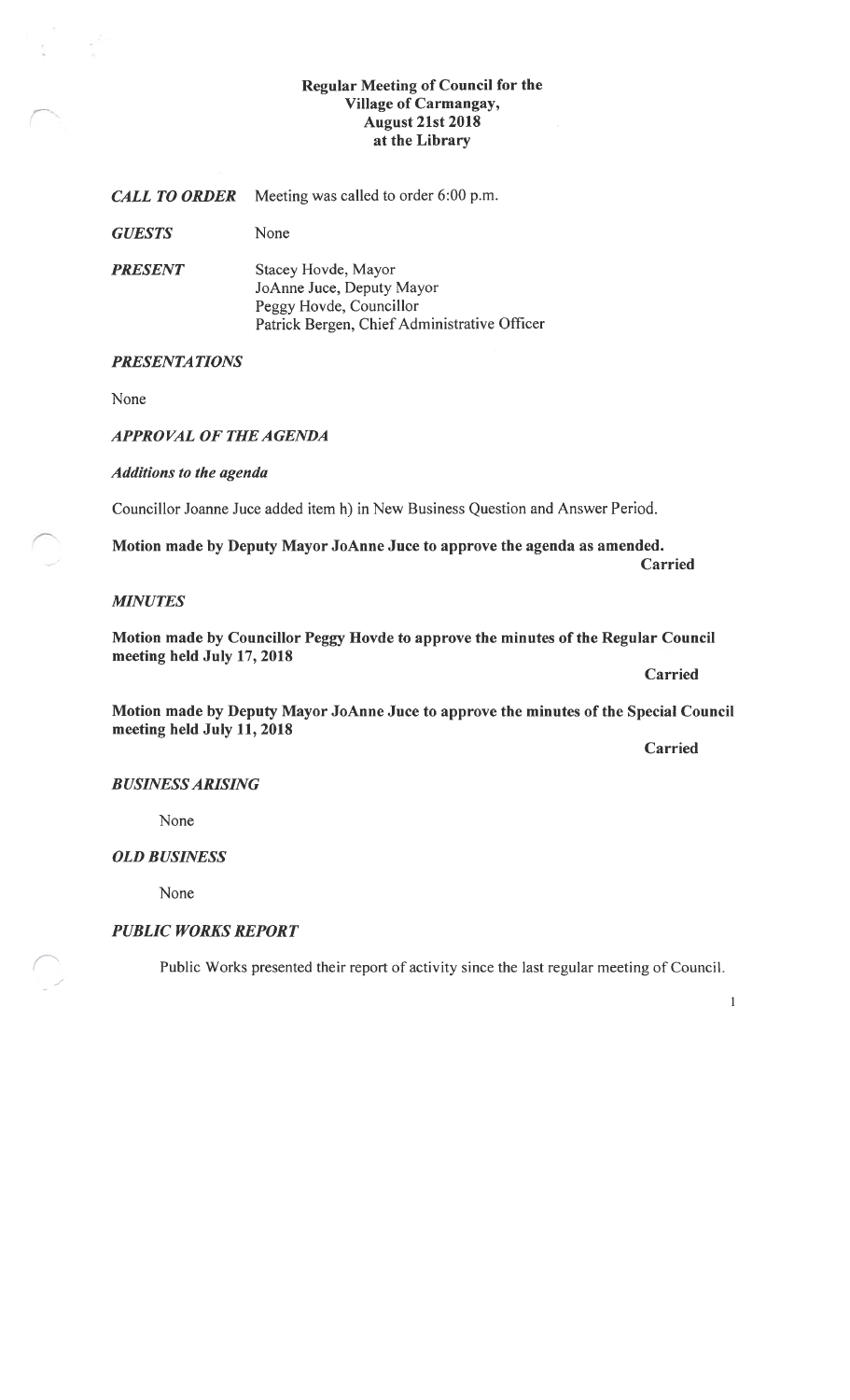## PUBLIC WORKS REPORT

Public Works presented their report of activity since the last regular meeting of Council. ADMINISTRATION REPORT

Administration presented their report of activity since the last regular meeting of Council.

### **CORRESPONDENCE**

Council received and reviewed <sup>a</sup>

## FINANCIAL REPORTS

Administration presented the cheque listing, financial report and bank statement.

# NEW BUSINESS

a) Administration presented the first draft of the updated Procedure and Committee Bylaw. It was recommended that the bylaw be amended as;

- •In section <sup>28</sup> Correspondence be moved from <sup>11</sup> to <sup>6</sup> on the agenda
- In section 28 the Action List be added as a portion of the Administration Report
- •In section 28 New Business be changed to Requests for Decision / Discussion

## Motion by Councillor Peggy Hovde to pass 1<sup>st</sup> reading of Bylaw 784 The Procedures and Committees Bylaw as ammended.

**Carried** 

b) Staff presented the 5 year capital plan. The 5 year capital plan is a requirement of the new MGA and is updated at least each year as new information comes to light.

# Motion by Deputy Mayor Joanne Juce to approve the <sup>5</sup> year capital <sup>p</sup>lan as presented. Carried

c) The Draft Community Standards Bylaw was presented for consideration by Council. Staff requested first reading so that staff could seek the input from citizens about the bylaw.

# Motion by Councillor Peggy Hovde to pass first reading of Bylaw <sup>784</sup> Community Standards Bylaw and set a public hearing date of September 18, 2018 at 7:15pm.

### Carried

d) Staff presented an update on the wastewater lift station work. It was felt that the bill will be less than \$80K which is much less than the initial quote of S1IOK,

e) Staff presented an update on the water volume (Gallons per Minute) issue. There is still <sup>a</sup> large amount of investigation going on to understand the design and condition of the existing system.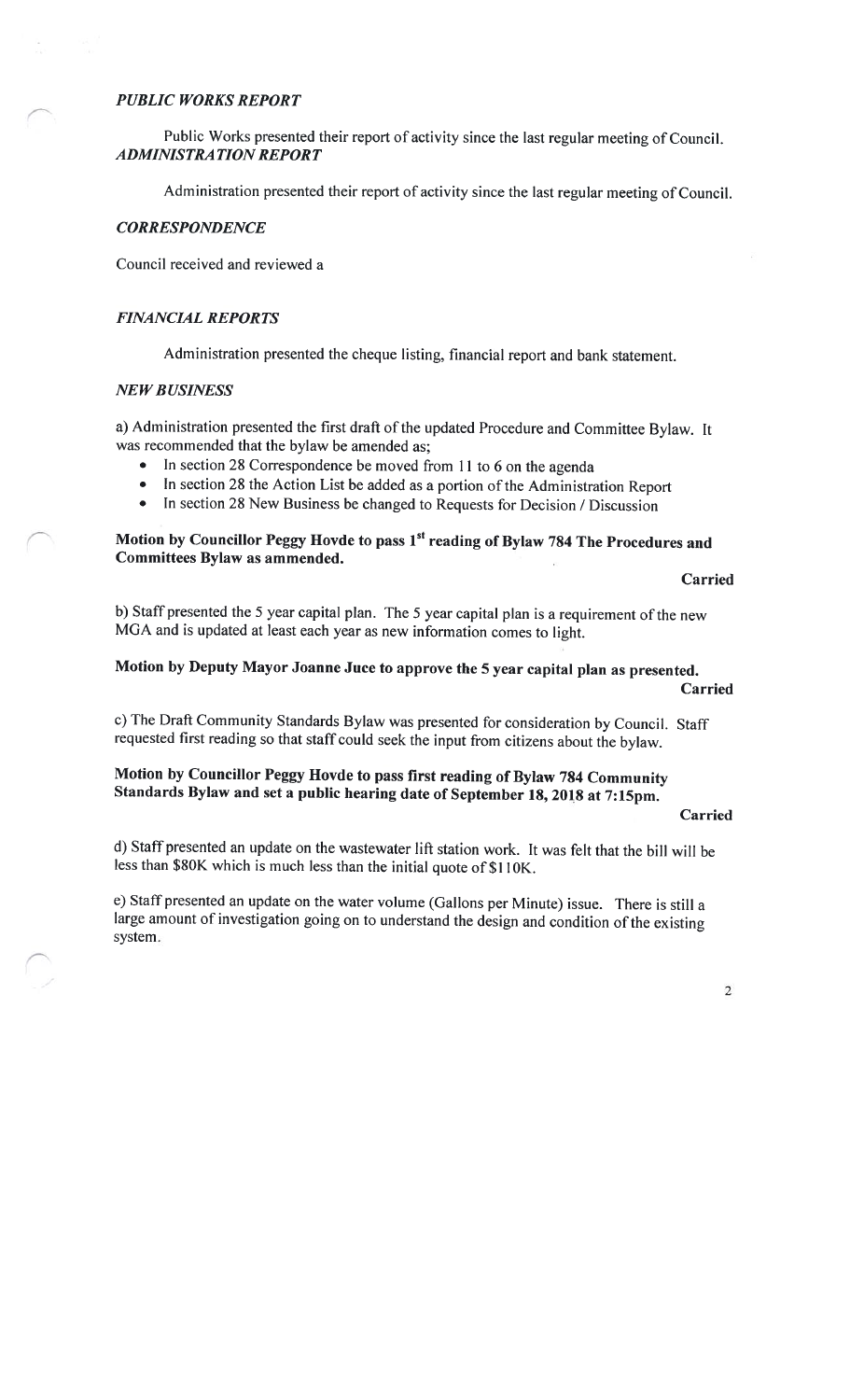f) Staff presented <sup>a</sup> new Bylaw <sup>786</sup> Establishment of <sup>a</sup> CAO which is to replace the previous bylaw. The previous bylaw had to be updated every time <sup>a</sup> new CAO was chosen whereas this bylaw can remain the same and hiring <sup>a</sup> CAO would only need <sup>a</sup> motion of Council.

Motion by Councillor Peggy Hovde to pass first reading of Bylaw <sup>785</sup> Establishment of <sup>a</sup> CAO. Carried

Motion by Mayor Stacey Hovde to pass second reading of Bylaw <sup>785</sup> Establishment of <sup>a</sup> CAO. Carried

Motion by Deputy Mayor Joanne Juce for permission to pass third reading of Bylaw <sup>785</sup> Establishment of <sup>a</sup> CAO.

Motion by Councillor Peggy Hovde to pass third reading of Bylaw <sup>785</sup> Establishment of <sup>a</sup> CAO.

Motion by Deputy Mayor Joanne Juce to rescind Bylaw <sup>750</sup> Appointment of Administrator.

Motion by Mayor Stacey Hovde to appoint Patrick Bergen as the Chief Administrative Officer for the Village of Carmangay.

Motion by Councillor Peggy Hovde to remove Heather O'Halloran as the Chief Administrative Officer for the Village of Carmangay and continue her employment reporting to Patrick Bergen.

Carried

g) Council reviewed with staffthe recent history and future <sup>p</sup>lans for the G3 Development on the border of the Village of Carmangay.

h) Council discussed adding <sup>a</sup> question and answer session to the agenda. Staff will add the reques<sup>t</sup> to the upcoming Procedure Bylaw second reading for Council consideration.

### REPORTS

a) ORRSC No Report.

### b) MARQUIS

The Marquis Board met on July 31, 2018. finances are in the same state as usual considerable vacancies in the PD Lodge, and the outlying Villages housing subsidized by the rents paid in Vulcan. An attempt has been made to expand revenues by opening the Lodge to temporary leasing of units for respite carers, and possibly in future as

Carried

Carried

Carried

Carried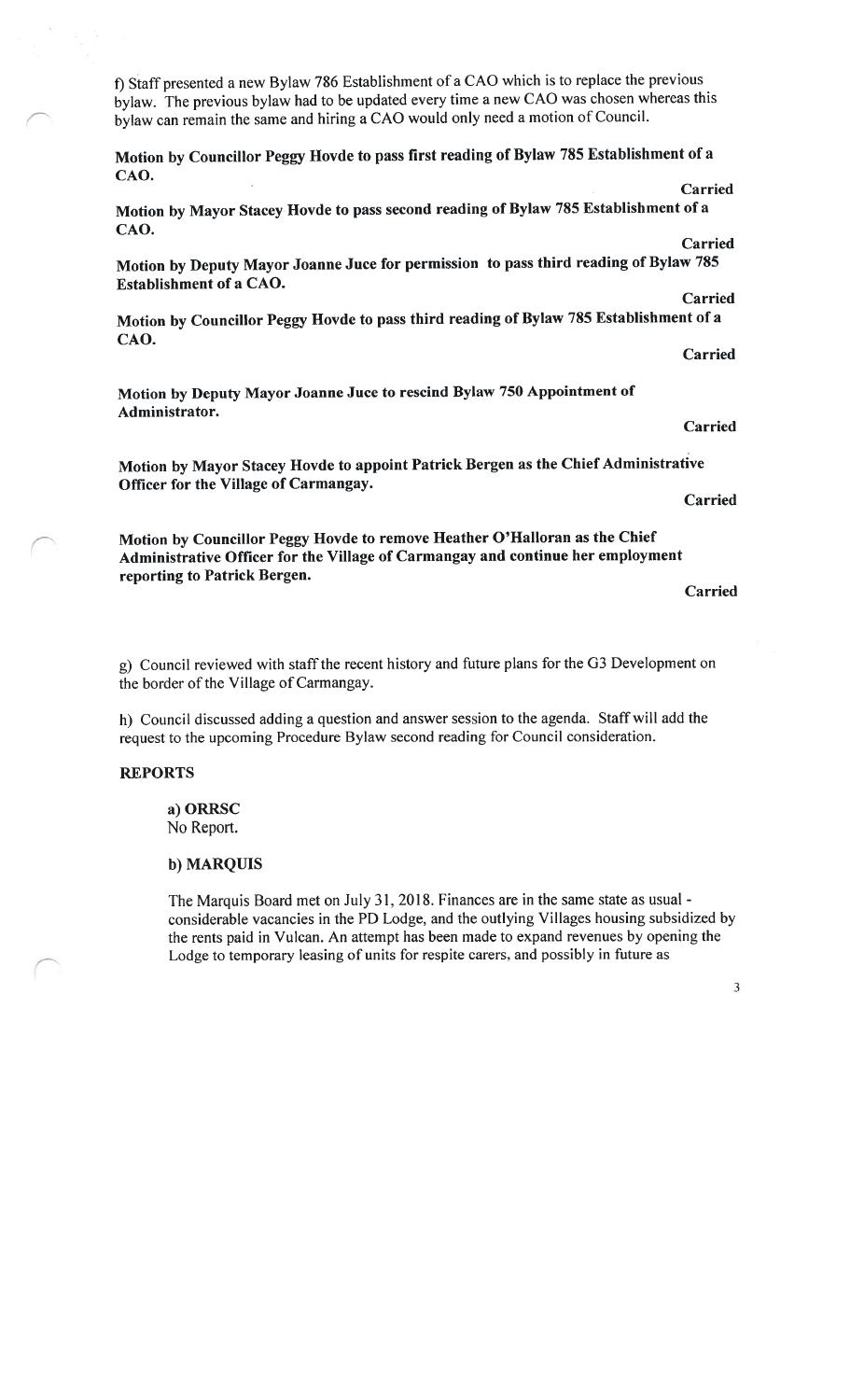transitional housing for women's shelters and temporary accomodation of refugees. As always, children would not be permitted,and potential renters would have to be interviewed. Some attempt is being made at marketing.

The maintenance of the Lodge continues to be a drain on limited financial resources. The Board has been reviewing policies and procedures to bring them into line with new labor laws. The Board will also meet in October for <sup>a</sup> day-long session, to work on Strategic Planning.

The first bill from the consultants for the feasibility Study has atrived - approximately \$100,000. <sup>I</sup> asked to see the itemized bill - it was just one line. No comments yet on whether building <sup>a</sup> new Seniors' facility is actually worth pursuing.

# c) VULCAN DISTRICT SOLID WASTE

-SAEWA sent <sup>16</sup> letters to Environment Minister regarding approval for <sup>a</sup> waste energy <sup>p</sup>lant. No response to date.

-63 municipalities are on board.

-There would be <sup>a</sup> 700,000 tonne reduction in pollution with <sup>a</sup> <sup>p</sup>lant.

-September14 Meeting in Champion 11:00-3:00 PM.

# d) CARMANGAY AND DISTRICT LIBRARY BOARD

Carmangay Library has initiated many activites for the summer. in some cases partnering with FCSS - water challenge, scavenger hunt & block party. August is Harry Potter month.

The Library is seeking additional funds to offset the cost of wages once the new minimum wage is implemented, and also to fund the Children's Programs, since Rainbow Literacy's mandate is now to focus on adult learning, and they have less funds to go around. There will hopefully be grants from various local sources.

The Library participated in many of the August Sports Day activities, including having<br>Kelsey (manager) as Parade Marshall, plus organizing judges for the parade and supervison of the bouncy castles. The library also brought in a dunk tank as fund raiser;<br>this was a big success, as were the three strolling Princesses (paid for by the Ag Society). The Libraray also won first prize for their float, themed "The Pumpkin Patch".

### e) SUBDIVISION APPEAL BOARD

No Report.

f) FCSS

No Report.

## g) HALL BOARD

No Report.

### h) SOUTHGROW

No Report.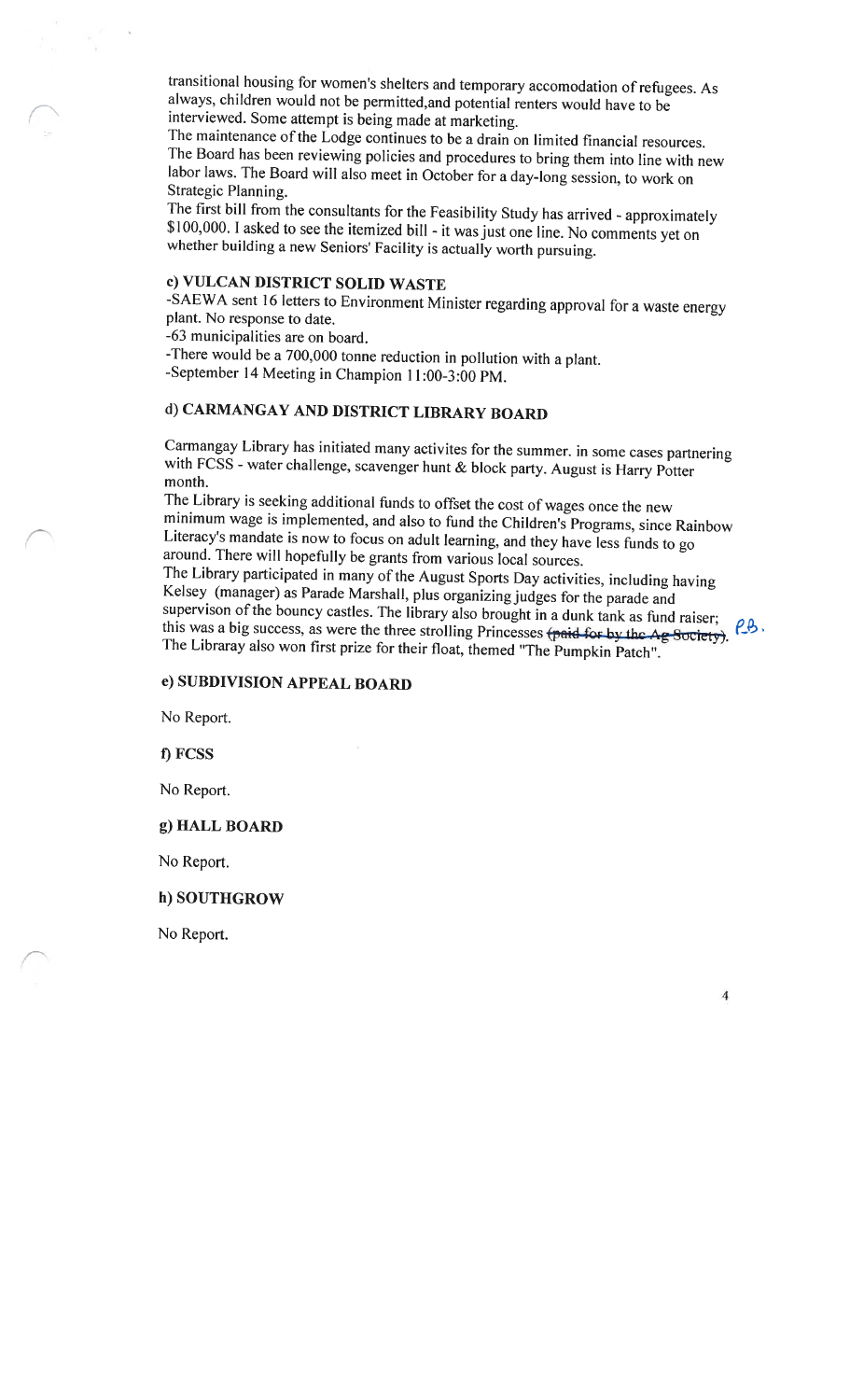# i) TWIN VALLEY REGIONAL WATER COMMISSION

No Report.

# j) MAYORS AND REEVES OF SOUTHWEST ALBERTA

No Report.

## k) HISTORICAL SOCIETY

The Historical Society was very active before and during the August Sports Day events. In preparation for the day, I, as a member of the Historical Society, supervised a clean-up and organization of the Historic Firehall and its contents. This was facilitated primarily by the summer students, with assistance from Public Works and Mayor Hovde. Wyatt DahI also assisted in getting the old Firetruck onto <sup>a</sup> float for the parade, and in getting in back into the old firehall afterward.

The highlight of the Sports Day was the ringing of the old firebell. Anyone could ring the bell, and also make <sup>a</sup> donation to the Historical society. Many people, including kids, lined up to do the honors, and the Society made approx. \$150.00 in donations. The Historical Church and Village Museum were also open, and received many visitors as well as donations.

The new Historical Church roof has been completed, and just in the nick of time, as leaks were already in evidence. The Society will soon be involved in <sup>a</sup> Casino, which will bring in the funds to pay off the short term loan of \$30,000 from the Hall Board. During the Historical fireball clean-up, it became evident that despite the substantial investment (approx. \$160,000) in renovations, the building will need more work to ensure that it stays in decent shape - eaves troughs, swale, etc. The Historical Society will look after repairing the peeling paint. If the building is to have value as an attraction, additional work will need to be done. <sup>I</sup> suggest that the Village put together <sup>a</sup> formal concept that would allow the building, fire truck, and artifacts to be on display during the peak months. This concept would also be presented to the Historical Society for their feedback, and ways found to maximize the value of this Village asset.

We are still waiting for documents from the Historical Society - <sup>a</sup> final financial statement and scope of work, plus a copy of the engineer's drawings, for our files. It has been indicated to me that the old Firetruck is actually the property of the Fire Department. <sup>I</sup> would like this to be confirmed, before the Village invests in any further repairs or restoration.

## m) TeePee Ring Committee

The Teepee Rings Park Committee now has <sup>a</sup> membership of five, and possibly six members. <sup>A</sup> couple of informal meetings have been held. The overall consensus is that the par<sup>k</sup> is an asset to the Village, and should be promoted as such.

One idea is to use <sup>a</sup> deer hunter's camera to count the number of people that stop by, to see what the frequency of use of the par<sup>k</sup> is.

Some of the committee members have made an effort to connect with suitable First Nations advisors - so far, no luck.

Public Works has made some effort to keep the Park cleaner, especially the washrooms. Assessment of the current status: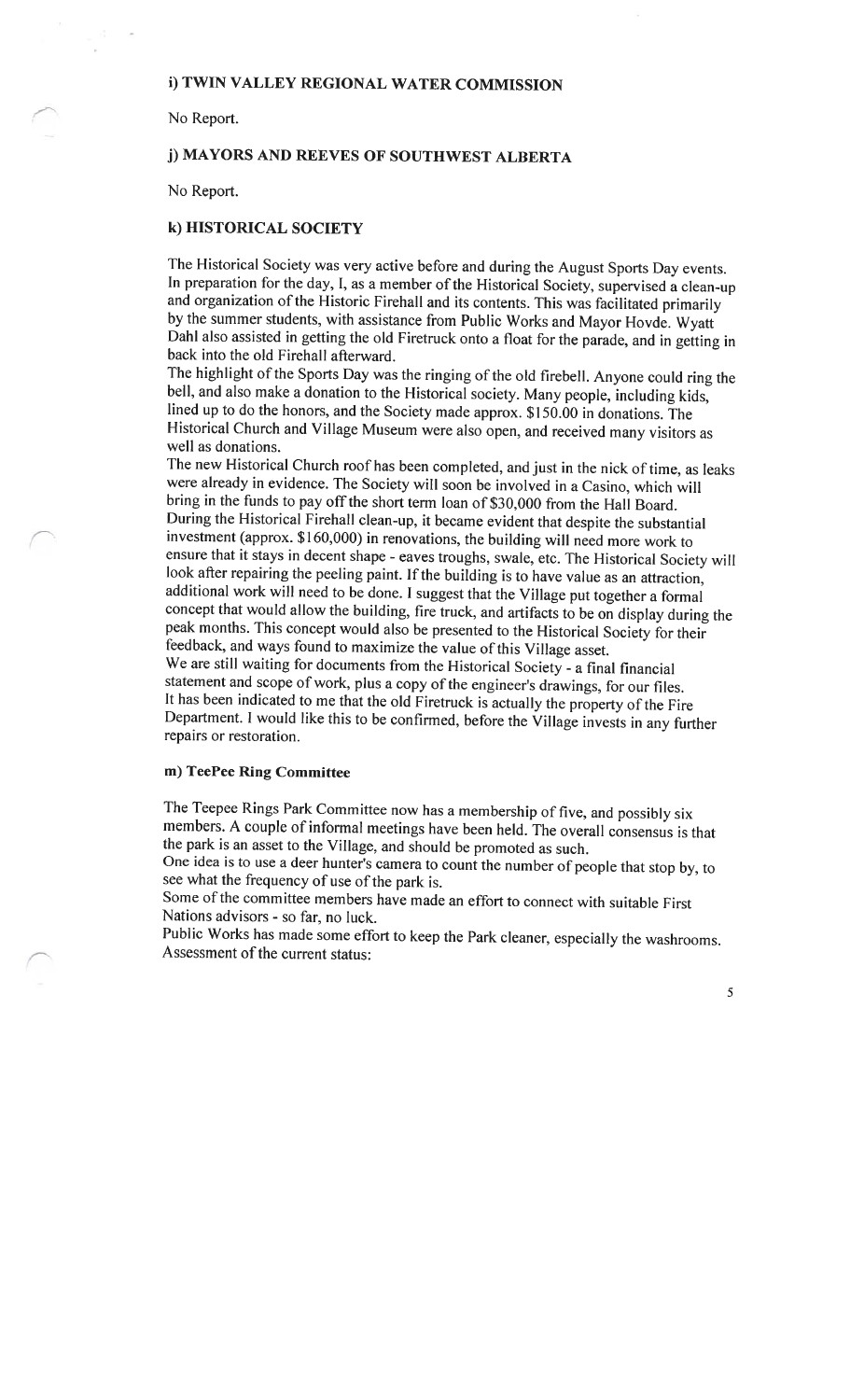- overall - bits of debris, such as paper <sup>p</sup>lates and <sup>p</sup>ieces of paper and <sup>p</sup>lastic are lying around close to the washrooms and cook shack - would probably take an extra  $10$  minutes once <sup>a</sup> week for Public Works to <sup>p</sup>ick these up.

Cook shack and washroom - roofs need attention

Cook shack - not very clean

former wood bin - now filled with branches and other debris -not sure why??? Men's washrooms - now painted inside - very poor paint job

- -missing or torn screens on windows need to be replaced
- outsides of toilets are still filthy, and floors are still dirty
- both doors missing locks; door stops need to be refastened
- west side door jams open, needs to be fixed

Women's washrooms - now painted inside - very poor paint job

-screens on windows - filthy, need to be cleaned

- outsides of toilets are still filthy, and floors are still dirty

- both doors missing locks

All washrooms - still smell, although not as badly as at the beginning of summer. Toilets need to be pumped out at end of season.

Teepee Rings area - some of it is now better mowed, so therefore easier to locate the rings. Mowing has not been done consistently. Some of the larger gopher holes should be filled for safety. Signage should be improved.

# EXECUTIVE SESSION

Motion made by Councillor Peggy Hovde to go in camera at 8:05 pm.

Carried

Motion made by Deputy Mayor JoAnne Juce to go out of camera at 8:30 pm

Carried

### ADJOURNMENT

The Chair adjourned the meeting at 8:32 pm

Next Regular Council meeting — September 18, <sup>2018</sup> at 6:00 pm at the Library

Mayor Administrator

6